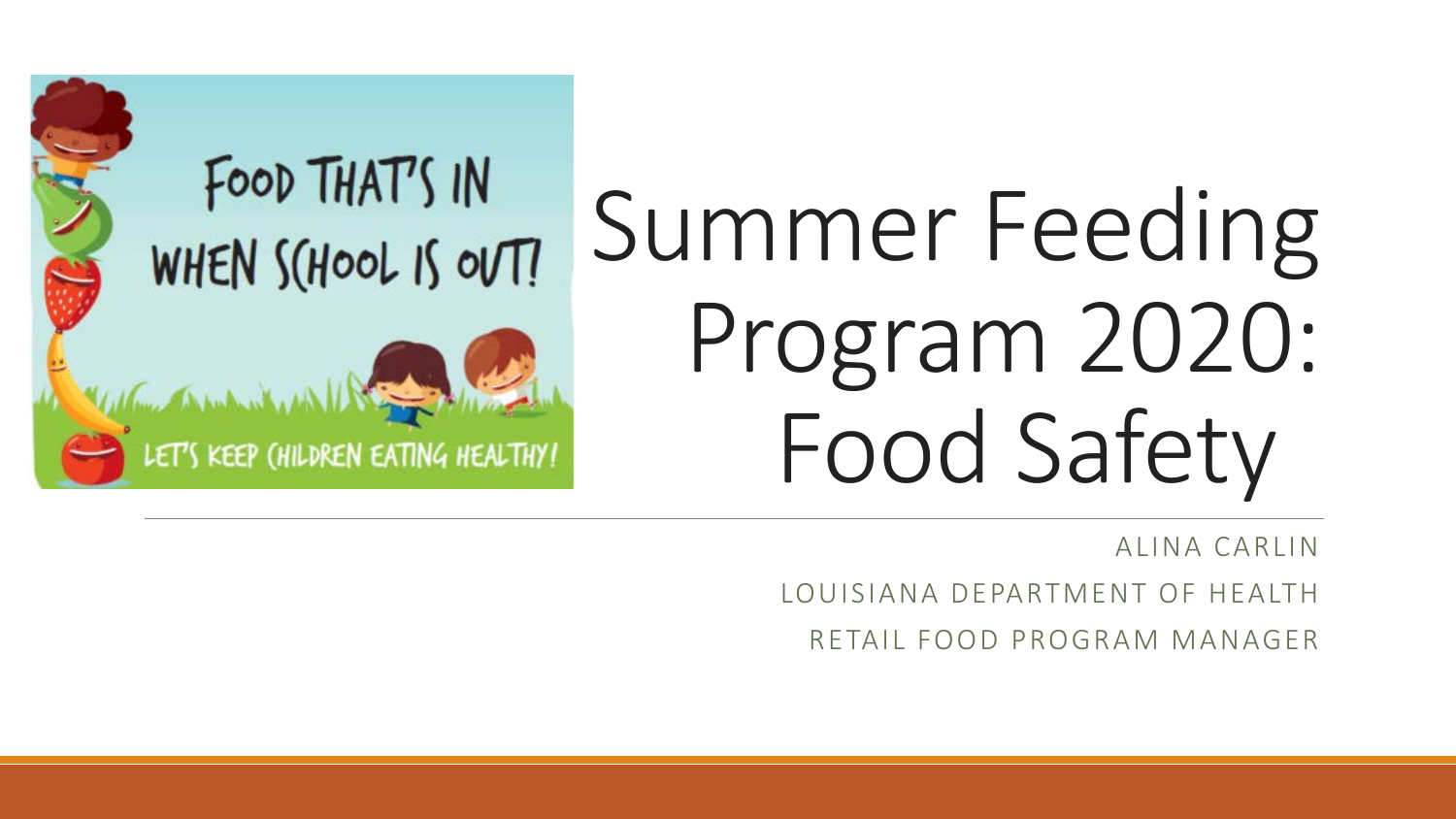## Check List of Required Items

- •Ambient Air Thermometers for Coolers
- •Product Thermometers to check food product
- •A temperature log is required any time food is transported
- •An approved sanitizer to sanitize product thermometers and work surfaces
- •A sanitizer test kit appropriate for the type of sanitizer used
- •Warmers or other equipment that keep hot foods at 135F or higher if hot holding occurs
- •Coolers that keep cold foods at 41F or below
- •Hand sink with hot water, soap and paper towels and/or hand driers for servers and children (children cannot enter the food prep space)
- •In a full kitchen a three compartment sink must be available with detergent and sanitizer for washing dishes and equipment
- •A grease trap is required in full service kitchens or sites with annual permits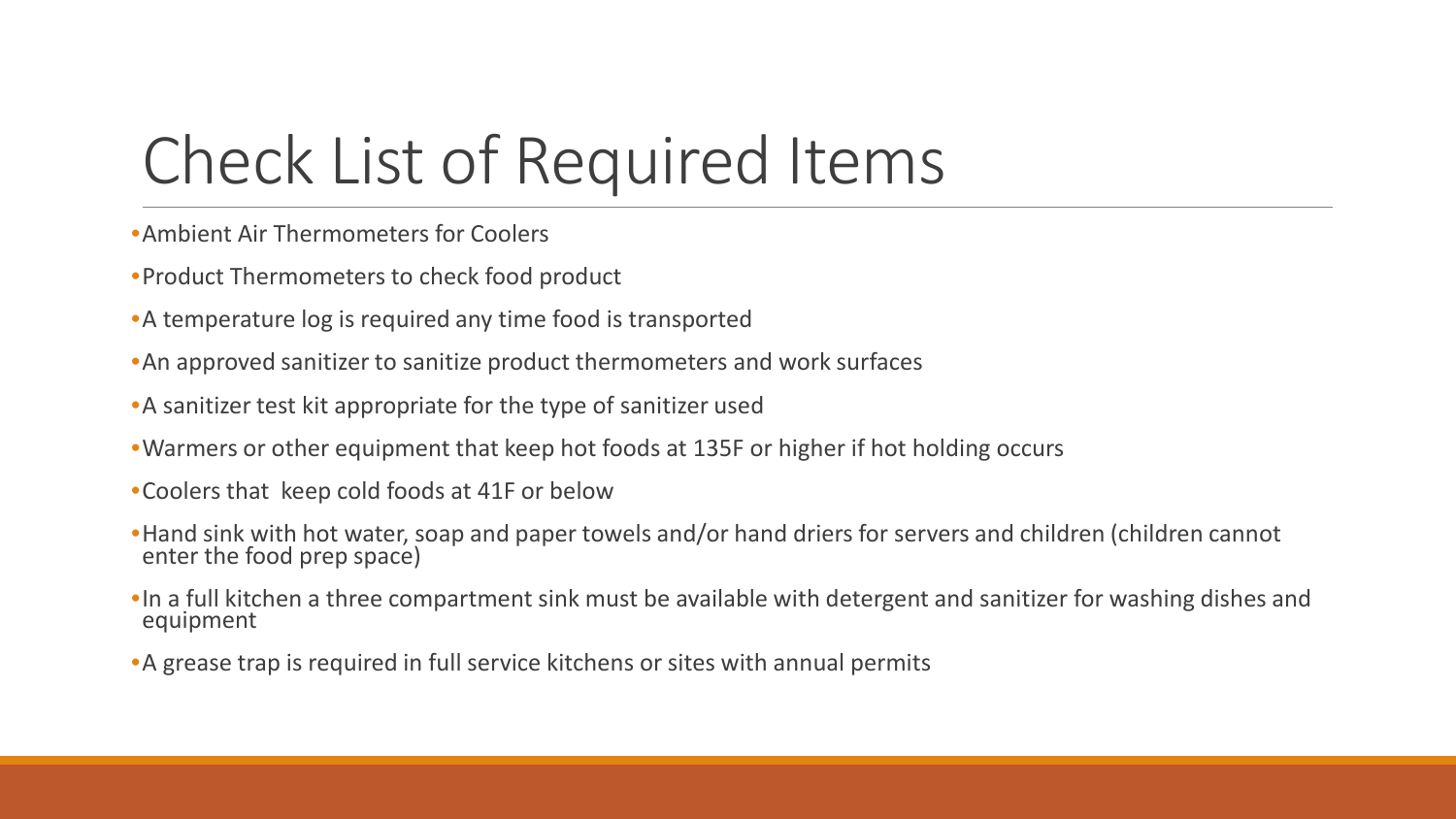## Food Safety : Prevention of Foodborne Illness

• **Handwashing is key** - Wash hands often

- 20 secs with warm soapy water

• **Don't cross contaminate** - Food to Food – EX. Raw chicken stored above RTE Jello.

- Equipment to food – Raw meat cutting board used for cutting lettuce

- Do not touch ready to eat foods with bare hands – use

gloves/tongs/utensils

**Clean and sanitize surfaces** -use hot soapy water to clean first, then rinse, and sanitize

- 50-100ppm chlorine

- 200 ppm Quaternary Ammonia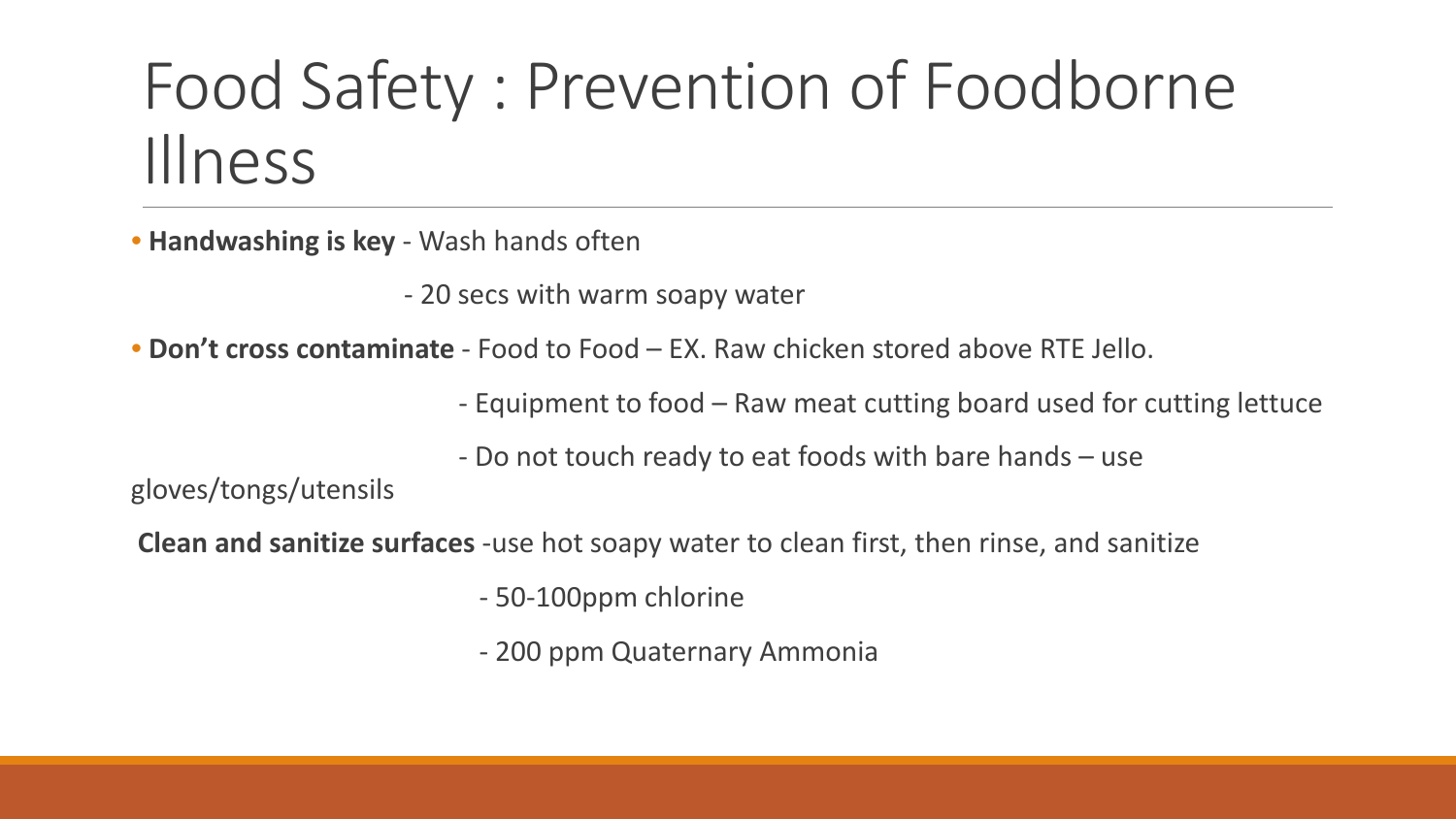# NOTICE: EMPLOYEES **MUST WASH HANDS**

- After coughing • After sneezing
- After handling raw foods
- After smoking
- After using the restroom
- After taking out trash
- After touching anything dirty
- Before putting on gloves



1. Wet hands with 85°F water



2. Apply soap to hands



3. Scrub for at least 20 seconds



4. Rinse hands thoroughly





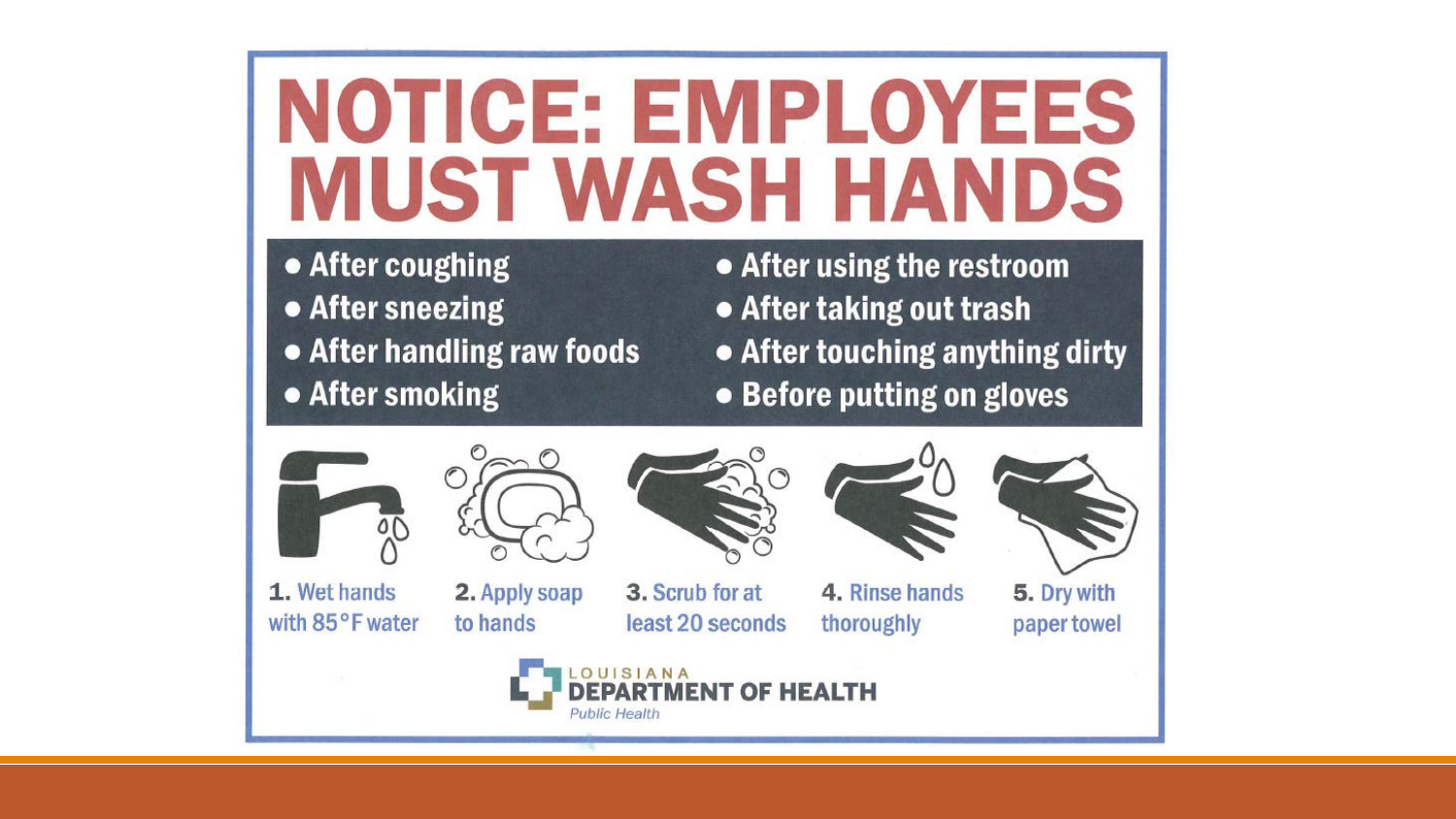## Food Safety :Prevention of Foodborne Illness

#### **Cook foods to the proper temperatures**

- Using a thermometer is the only way to be sure of correct temperature

Hold foods at proper temperature – Cold =41F or , Hot = 135F or

- This includes travel time

#### •**If leftovers are permitted, chill food properly.**

- within 2 hours to 70F

- within 4 hours to 40F

**6 hours total to cool**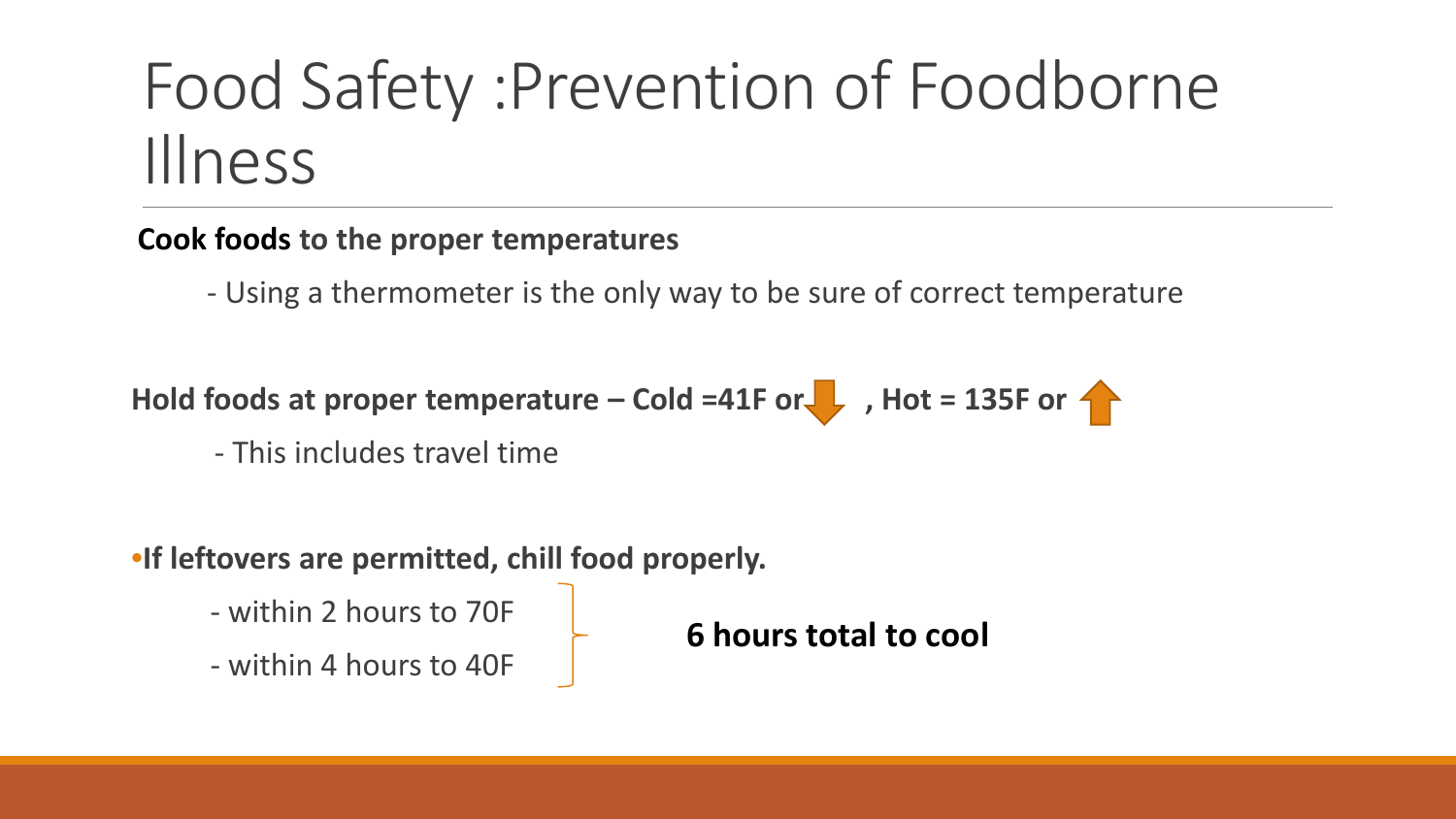#### The minimum cooking temperature for food products are:

Poultry and game animals that are not commercially raised.

ய 追

ய

155

ш.

541

Products stuffed or in a stuffing that contains fish, meat, pasta, poultry or ratite (large, flightless birds).

All products cooked in a microwave oven.

Rabbits, ratite, and game meat that are commercially raised.

Ground meats and fish products, including hamburger.

Eggs that will be hot-held for service (not prepared for immediate consumption, such as those kept in a warmer).

Pork and eggs prepared for immediate consumption.

Fish and other meat products not requiring a 155 degree F or 165 degree F cooking temperature as listed above.

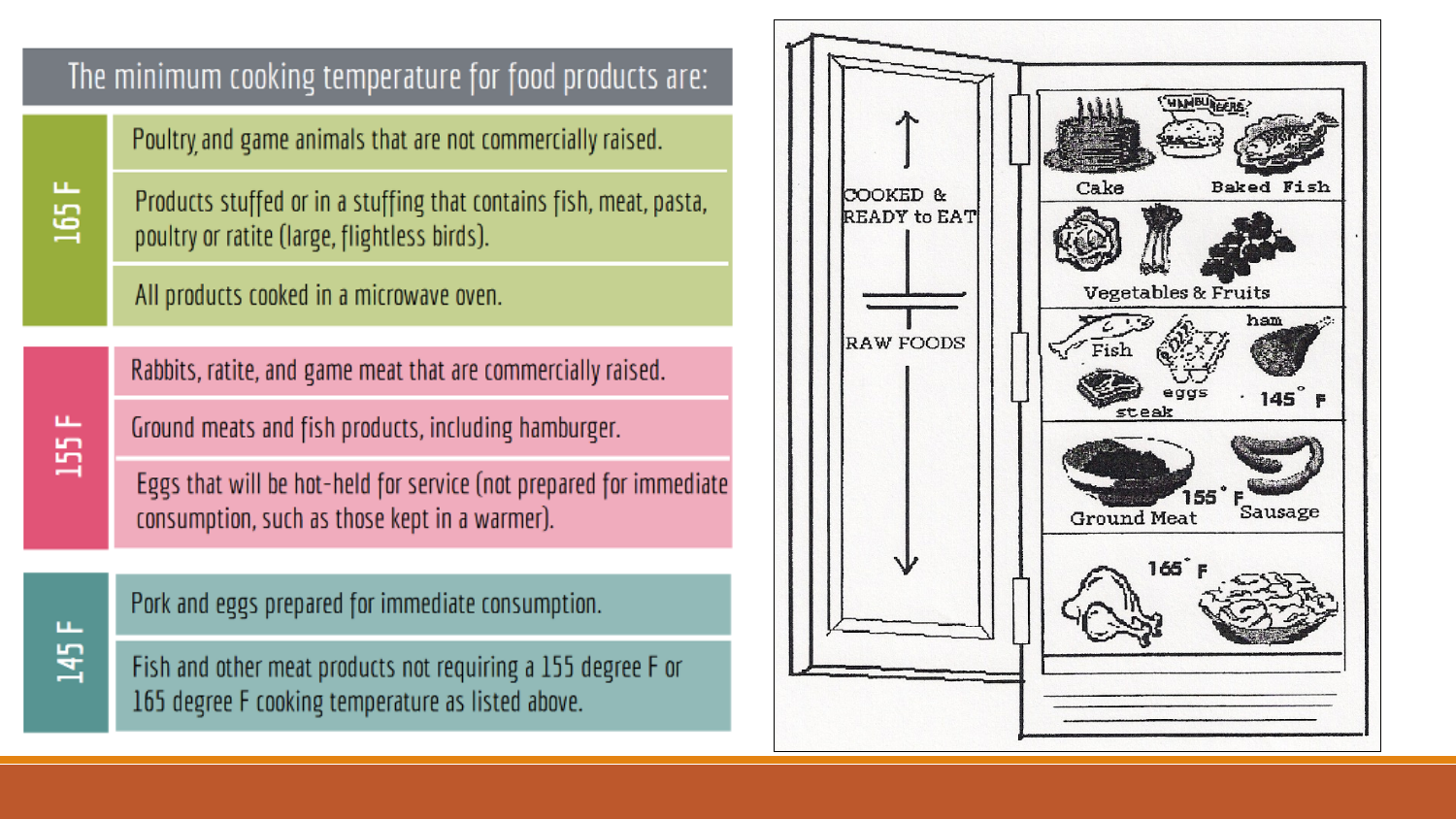#### Minimum Cooking Temperature Quiz

EGGS FOR IMMEDIATE SERVICE  $\rightarrow$ 

PORK CHOPS  $\rightarrow$ 

GROUND BEEF  $\rightarrow$ 

CHICKEN AND POULTRY  $\rightarrow$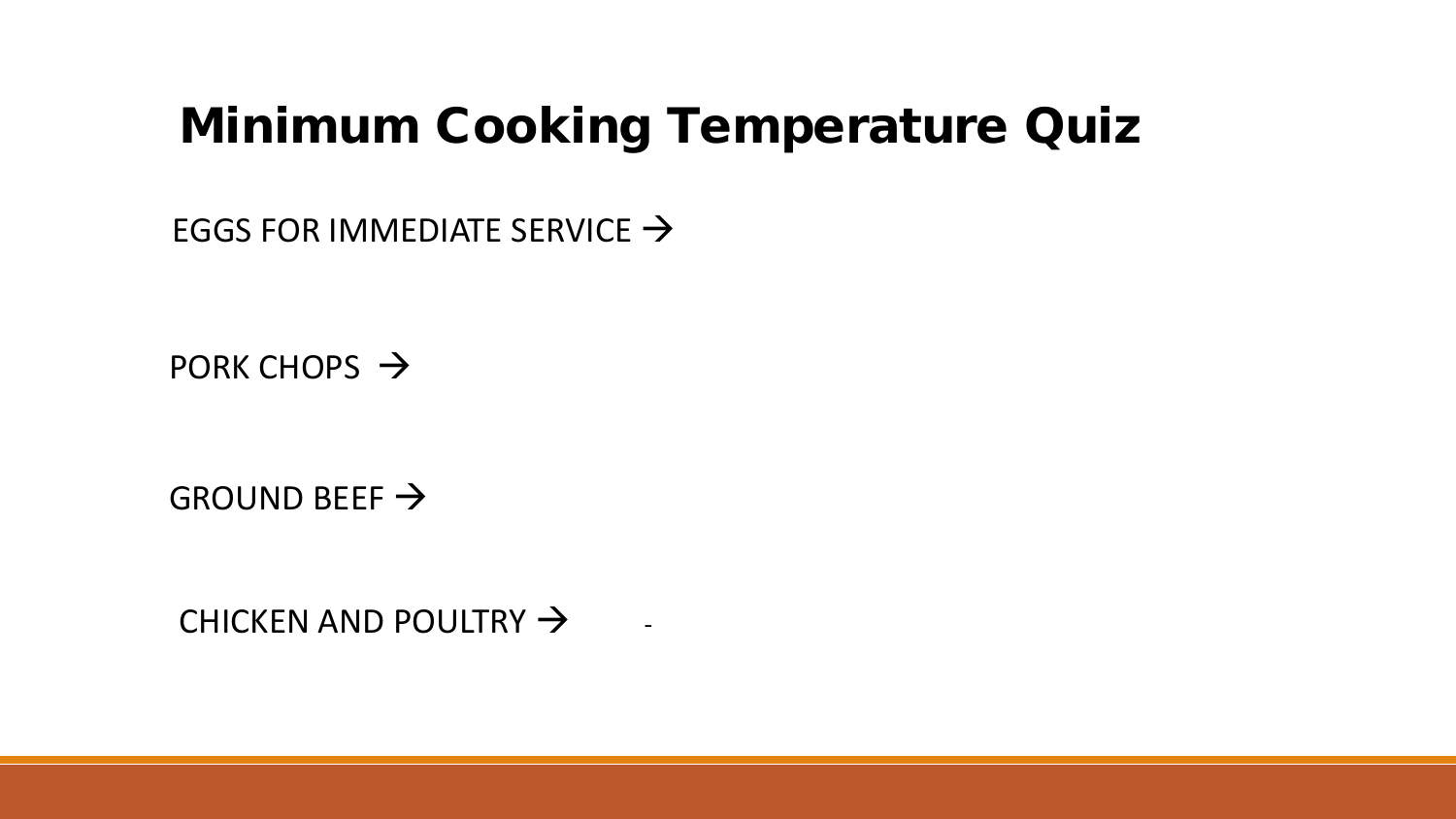#### Minimum Cooking Temperature Quiz

| EGGS FOR IMMEDIATE SERVICE $\rightarrow$ | 145F, 15 s | Eat foods such as Jello,<br>yogurt, cut fruit, and deli                 |
|------------------------------------------|------------|-------------------------------------------------------------------------|
| PORK CHOPS $\rightarrow$                 | 145F, 15 s | meats above raw animal<br>products.                                     |
| EGGS FOR HOT HOLDING $\rightarrow$       | 155F, 15 s | To prevent cross-<br>contamination,                                     |
| HAMBURGER PATTY $\rightarrow$            | 155F, 15 s | Store foods in refrigeration<br>With the lowest<br>minimum cooking temp |
| CHICKEN AND POULTRY $\rightarrow$        | 165F, 15s  | above foods with a higher<br>minimum cooking temp.                      |

Be sure to store Ready to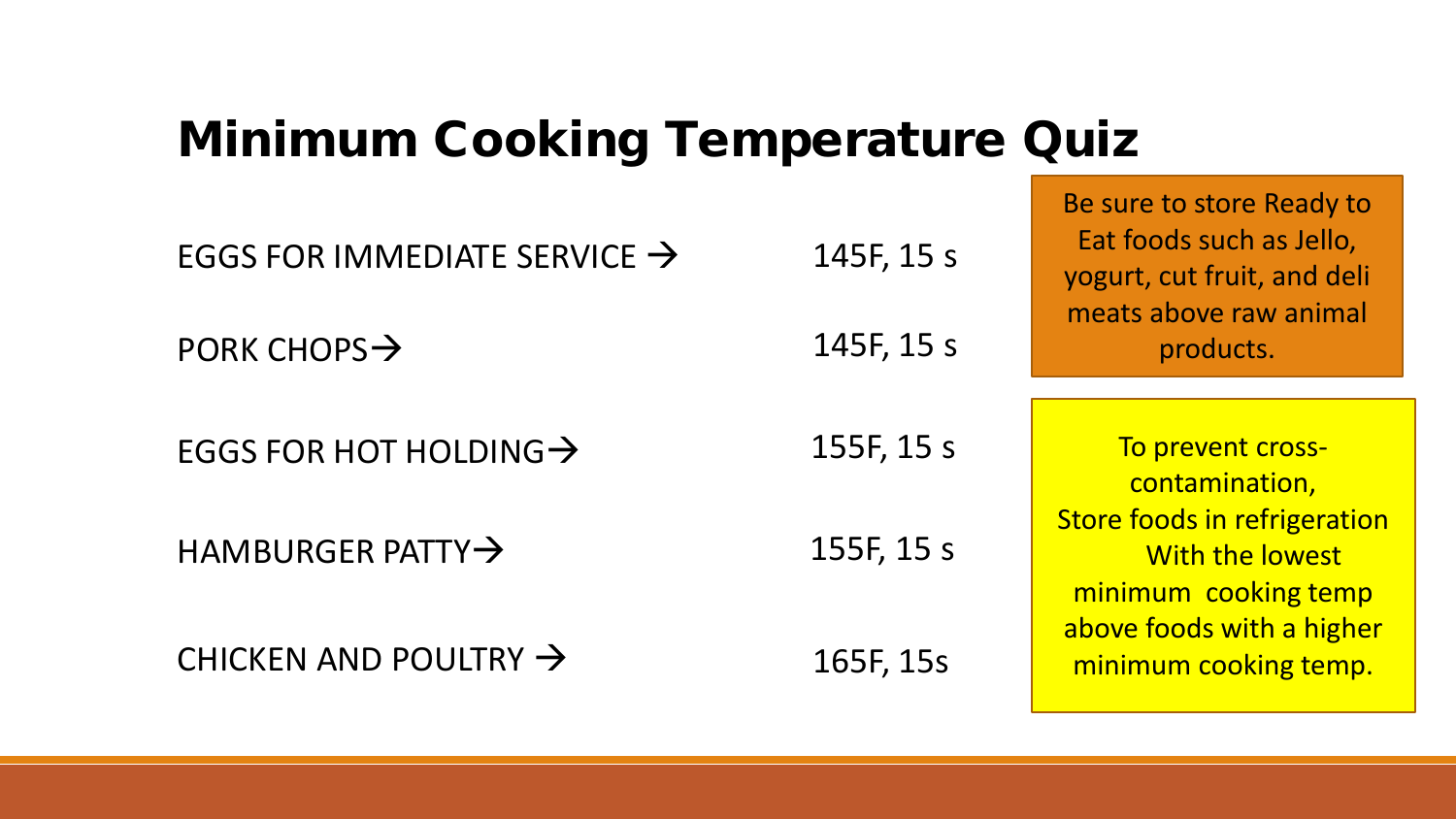#### Food Source

•Food served to children must be

- prepared in a permitted kitchen and served to the children onsite

- transported from a school kitchen that has a permit by the same Sponsor

- from a company with LDH permit to operate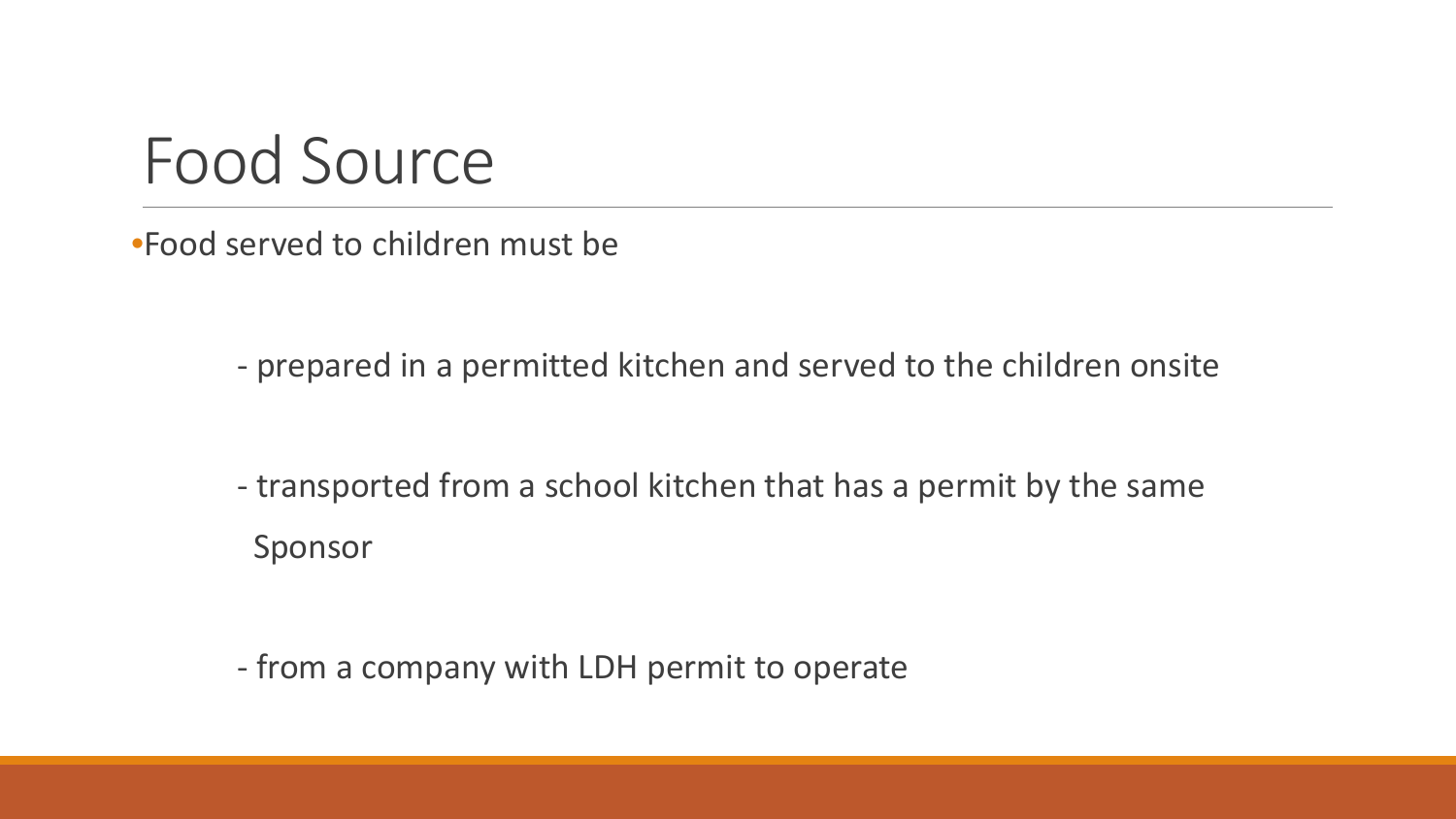#### Food Transportation

- All food is to be delivered at the proper temperature
	- 41F or lower for cold foods
	- 135F or higher for hot foods
- Foods held improperly are more likely to contain pathogens that have replicated to an unsafe number over time.

• Food that is not delivered at the proper temperatures must be rejected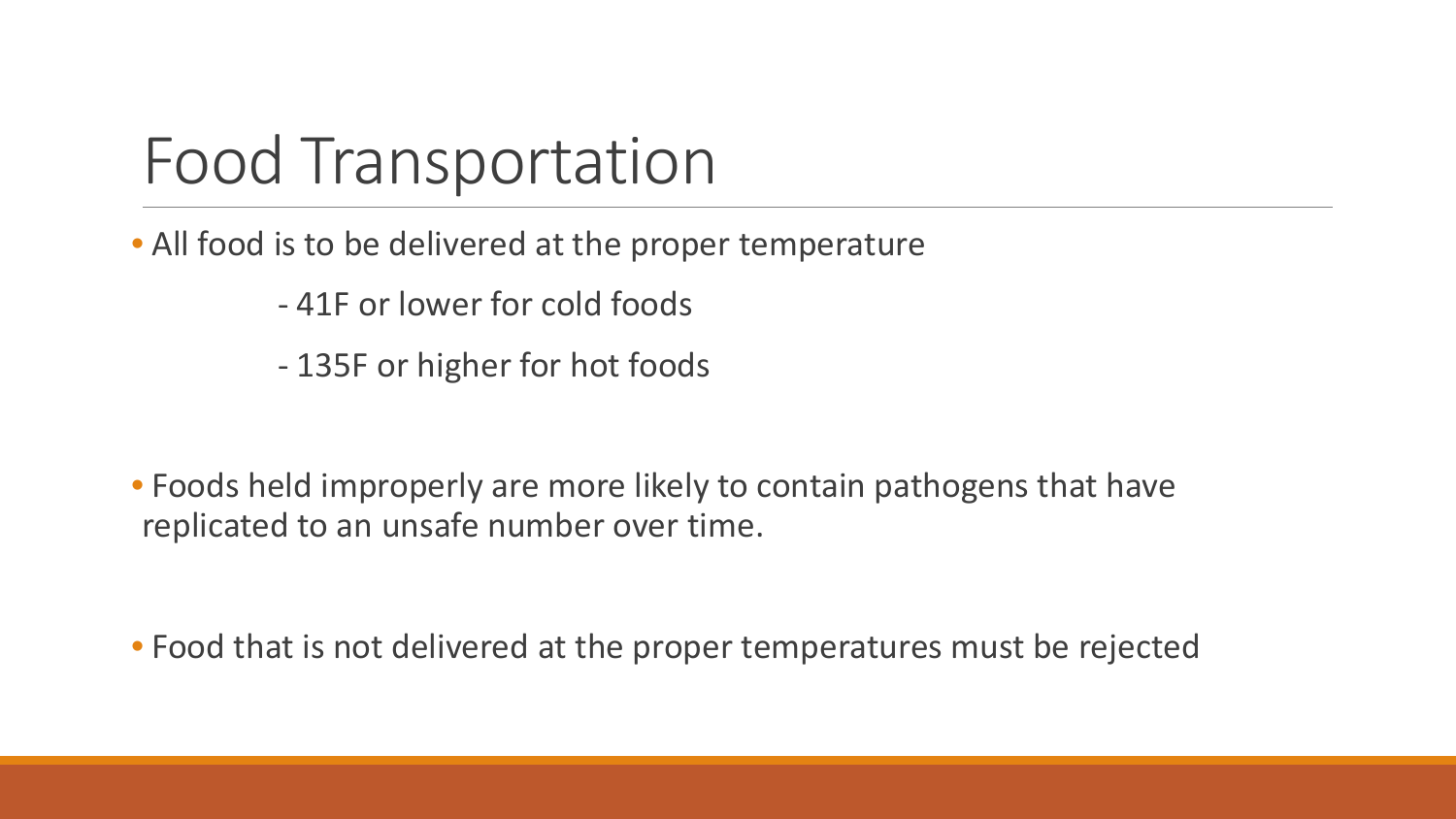# Food Transportation

When food is delivered, temperatures are to be recorded by site staff.

- Food temperatures should be taken at prep site and again at the serving site. Both temperatures must be marked on a log. Follow protocol if temperature abuse has taken place.

Store food in proper holding equipment onsite or serve the food immediately.

Food delivery times should be short.

Provide a written plan to your local LDH stating how the food will be transported and how you plan to ensure it is safely delivered.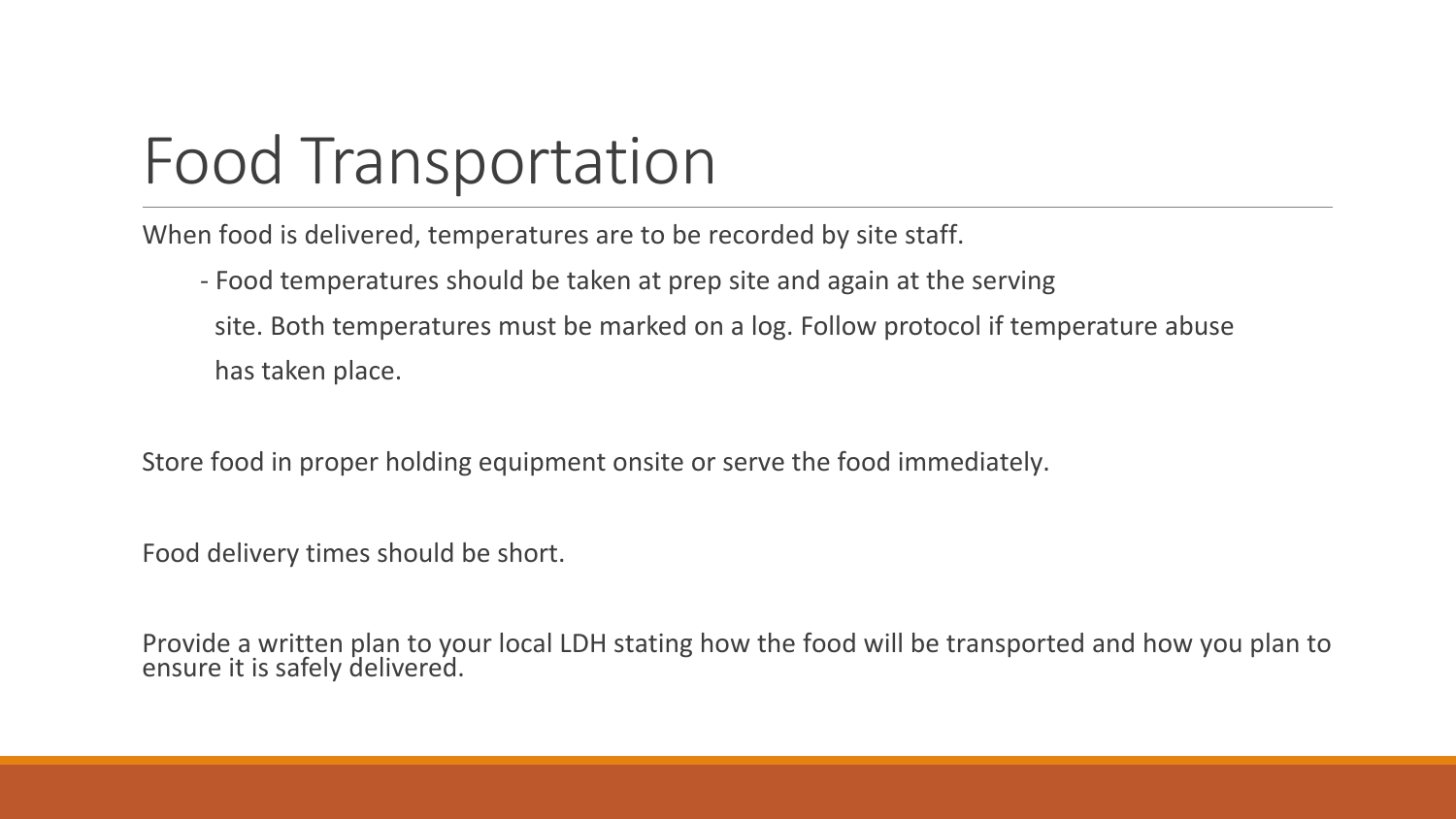### Time as Public Health Control

• When mechanical refrigeration or mechanical hot holding is not available, time as a control must be applied.

• A written policy must be available at each site. Logs must be kept by sponsor kitchen, and feeding site.

• Food must be marked. **(Food in unmarked containers or packages, or if time has expired will be discarded)**

• All food must be served or discarded within 4 hours after removed from mechanical control.

#### **- There are no leftovers!**

- Shelf stable items may be reserved if done so properly.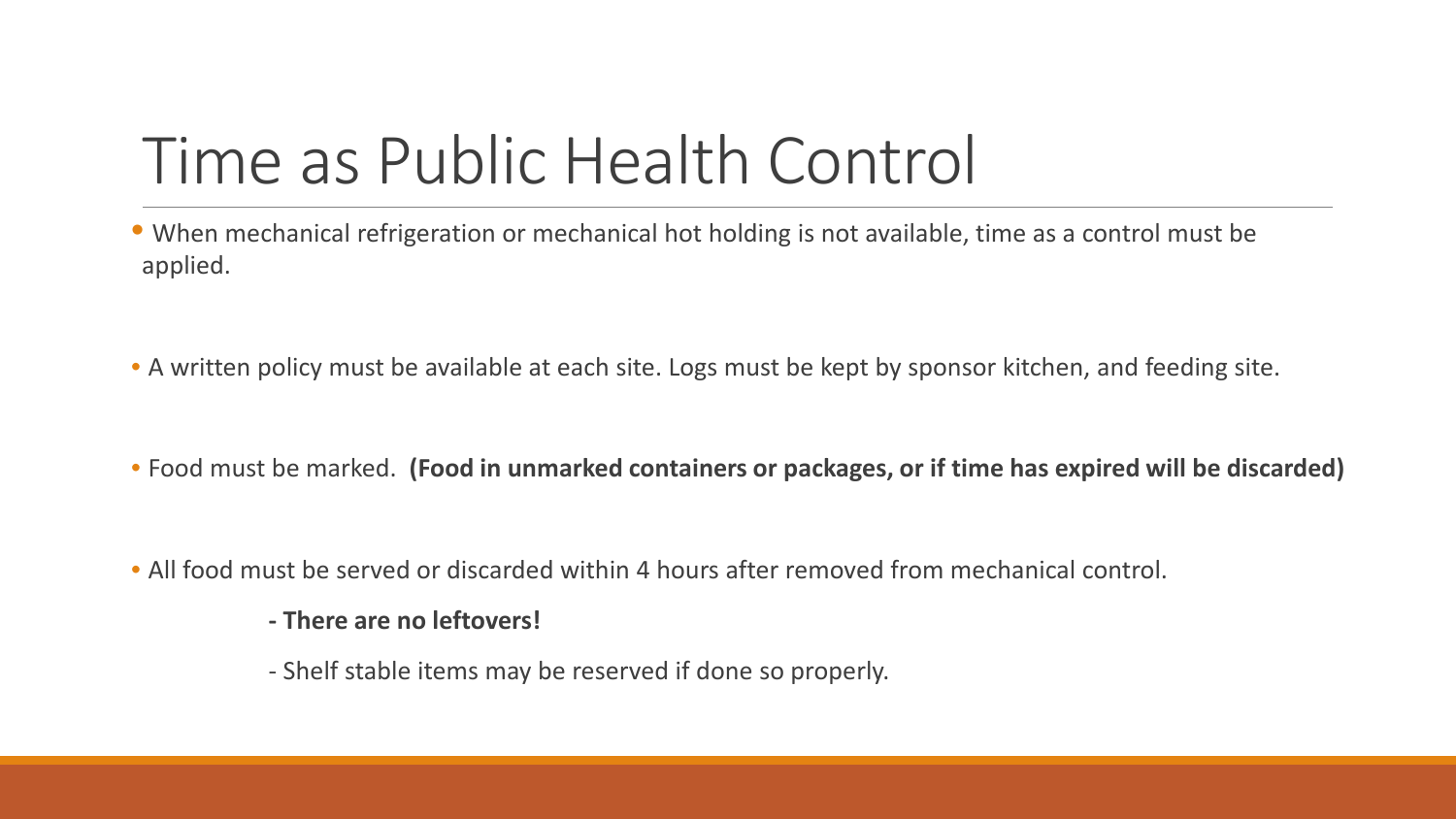|             |                     | <b>TIME REMOVED</b><br><b>FROM</b><br><b>TEMPERATURE</b> | <b>TEMPERATURE</b><br><b>WHEN REMOVED</b> | SIGNATURE OF PERSON             |                 |
|-------------|---------------------|----------------------------------------------------------|-------------------------------------------|---------------------------------|-----------------|
| <b>DATE</b> | <b>FOOD PRODUCT</b> | <b>CONTROL</b>                                           | (°F)                                      | DISCARD TIME DISCARDING PRODUCT | <b>COMMENTS</b> |
|             |                     |                                                          |                                           |                                 |                 |
|             |                     |                                                          |                                           |                                 |                 |
|             |                     |                                                          |                                           |                                 |                 |
|             |                     |                                                          |                                           |                                 |                 |
|             |                     |                                                          |                                           |                                 |                 |
|             |                     |                                                          |                                           |                                 |                 |
|             |                     |                                                          |                                           |                                 |                 |
|             |                     |                                                          |                                           |                                 |                 |
|             |                     |                                                          |                                           |                                 |                 |
|             |                     |                                                          |                                           |                                 |                 |
|             |                     |                                                          |                                           |                                 |                 |
|             |                     |                                                          |                                           |                                 |                 |
|             |                     |                                                          |                                           |                                 |                 |
|             |                     |                                                          |                                           |                                 |                 |
|             |                     |                                                          |                                           |                                 |                 |
|             |                     |                                                          |                                           |                                 |                 |
|             |                     |                                                          |                                           |                                 |                 |
|             |                     |                                                          |                                           |                                 |                 |
|             |                     |                                                          |                                           |                                 |                 |
|             |                     |                                                          |                                           |                                 |                 |
|             |                     |                                                          |                                           |                                 |                 |
|             |                     |                                                          |                                           |                                 |                 |
|             |                     |                                                          |                                           |                                 |                 |
|             |                     |                                                          |                                           |                                 |                 |
|             |                     |                                                          |                                           |                                 |                 |
|             |                     |                                                          |                                           |                                 |                 |
|             |                     |                                                          |                                           |                                 |                 |
|             |                     |                                                          |                                           |                                 |                 |
|             |                     |                                                          |                                           |                                 |                 |
|             |                     |                                                          |                                           |                                 |                 |

#### TIME AS A PUBLIC HEALTH CONTROL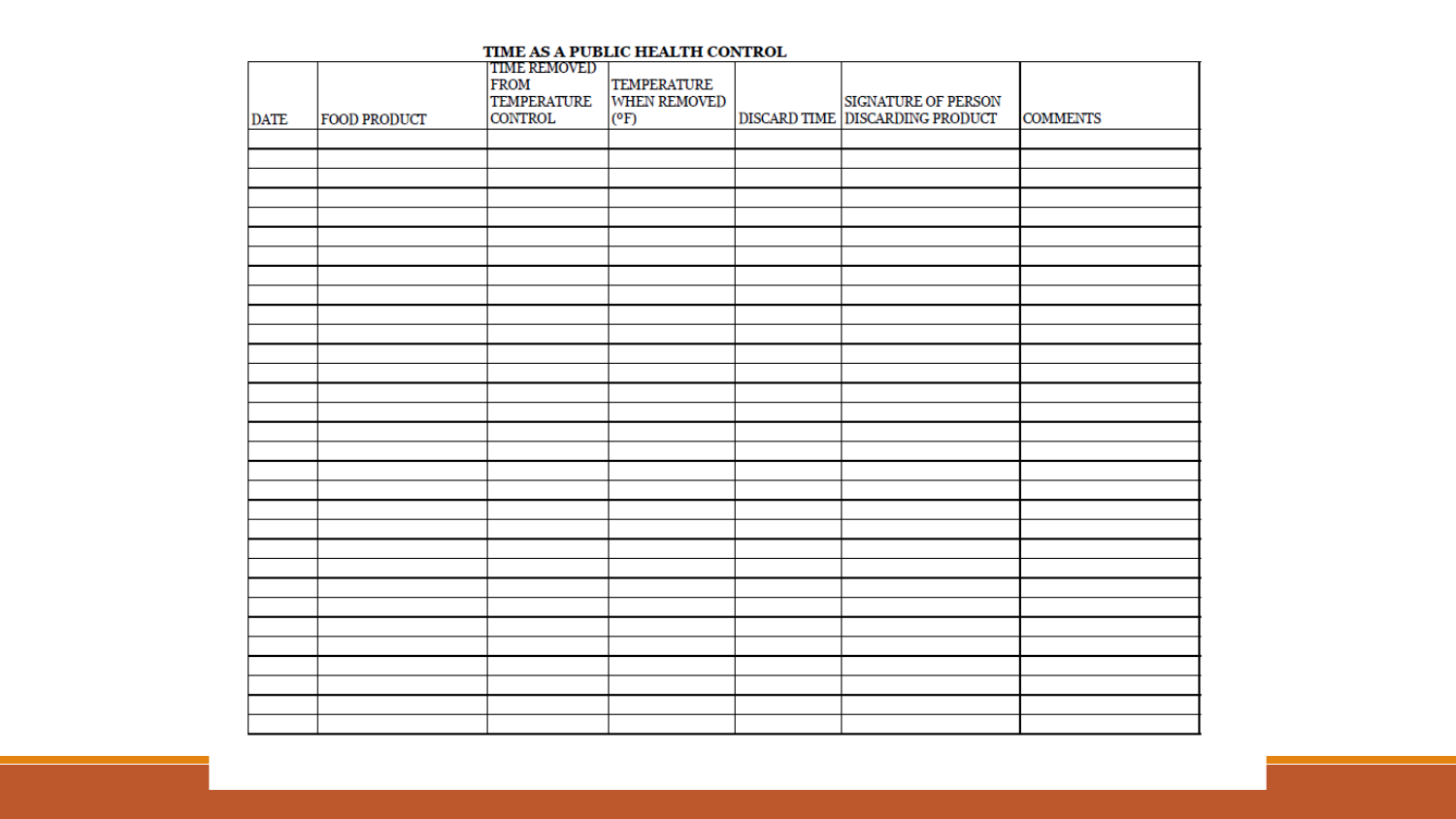# Be Aware of Major Food Allergens:

•Peanuts

•Nuts (tree nuts)

•Dairy

•Eggs

•Soy

•Fish

•Crustaceans

•Gluten (wheat)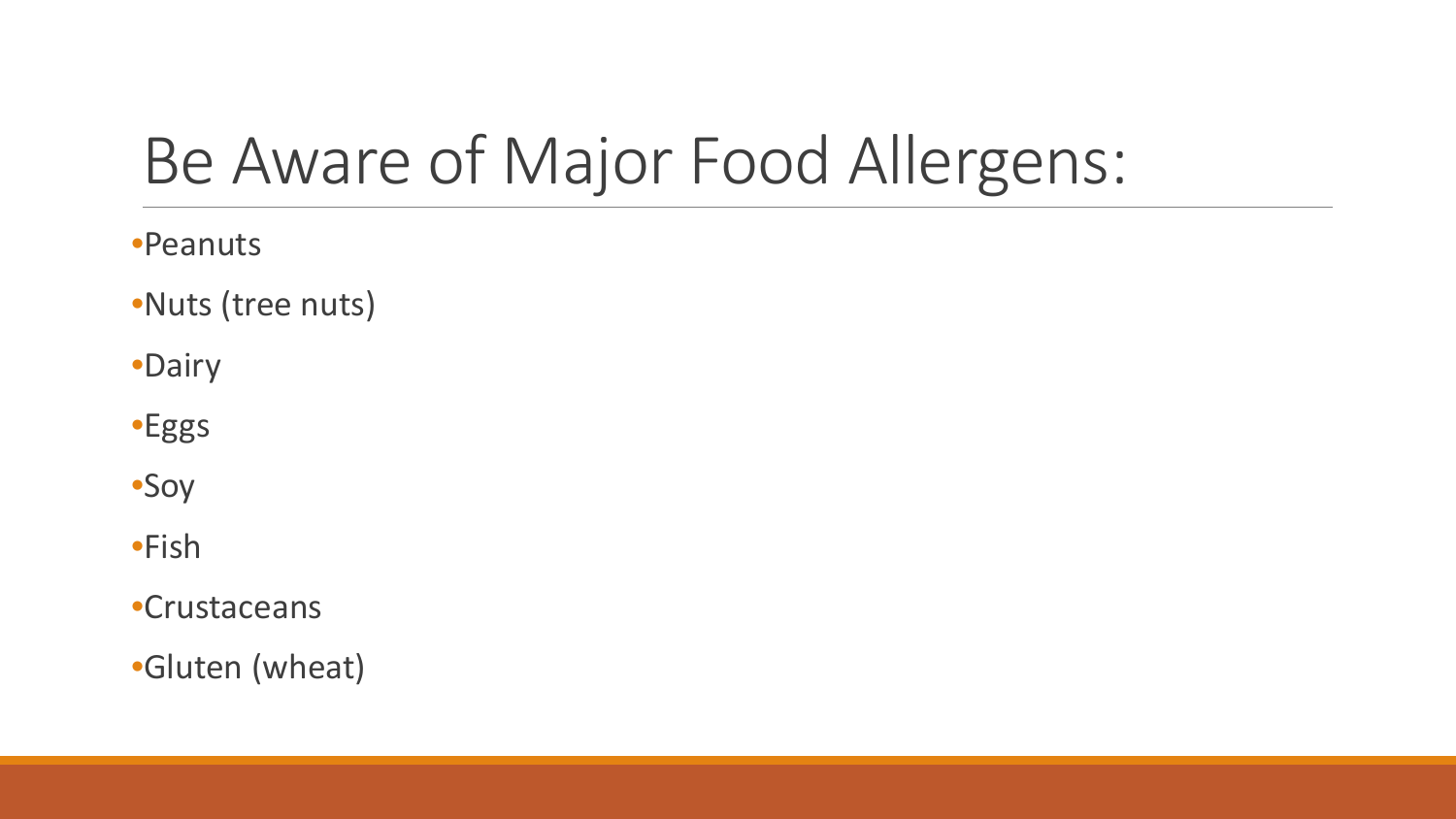# Plumbing

- All sites must have accessible hand sinks for food handlers
- •All sites must have a hand sink accessible to the children
- Unless serving pre-packaged food only, the site must have a three compartment sink
- •Sites must have a mop sink or other means of disposing mop water
- •For grease traps requirements contact your local Chief Plumbing Official
	- [www.lsuccc.gov](http://www.lsuccc.gov/)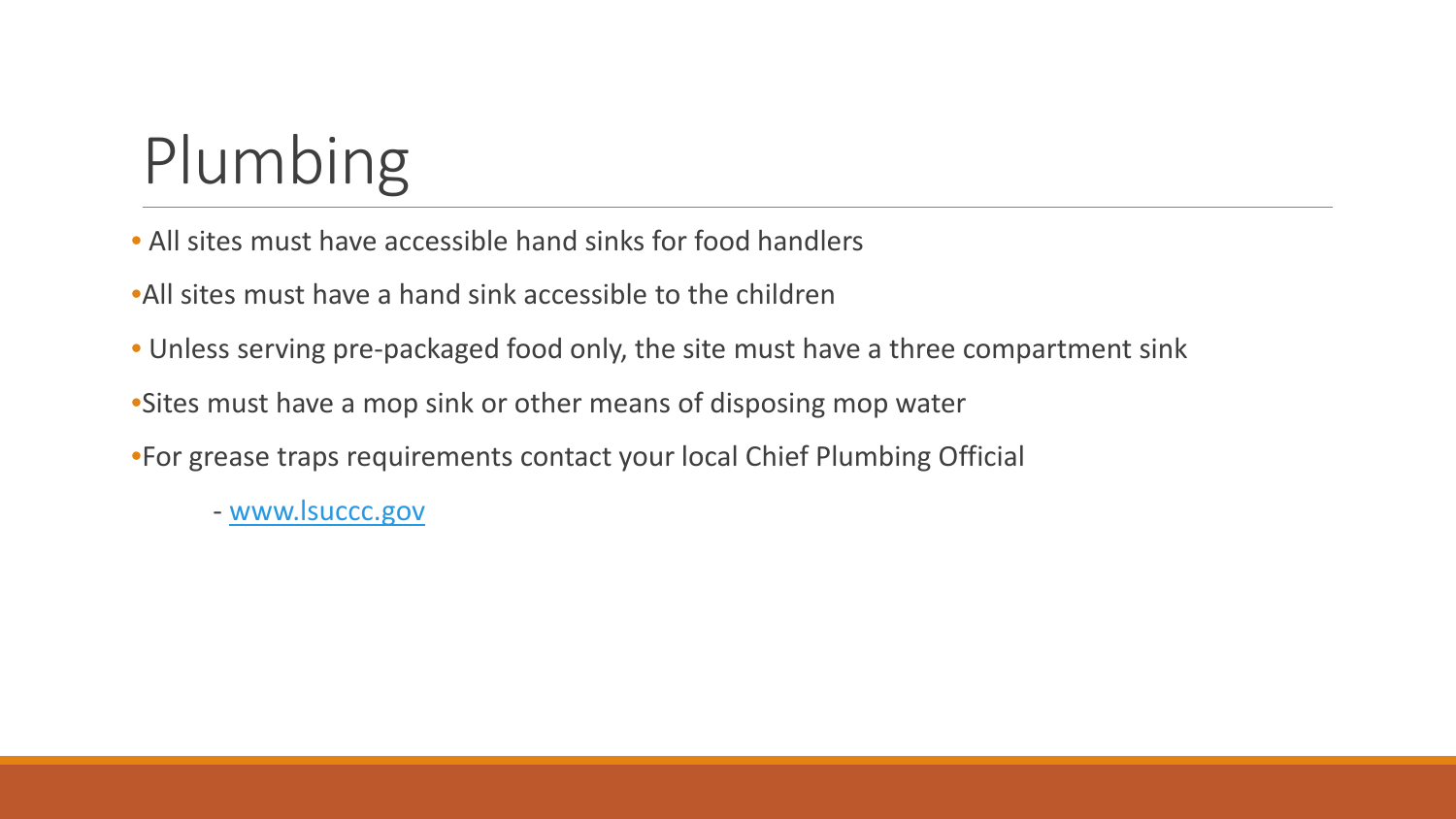# Food Safety Training

Consider:

Having all food handlers obtain a Food Handler Card

Having those in charge obtain a more extensive Food Manager certificate

Food Safety knowledge can help ensure awareness basic food safety principles on how to ensure the safety of the children, and your sponsorship maintains a good standing.

For more info on food safety training, visit our website: [www.eatsafe.la.gov](http://www.eatsafe.la.gov/)